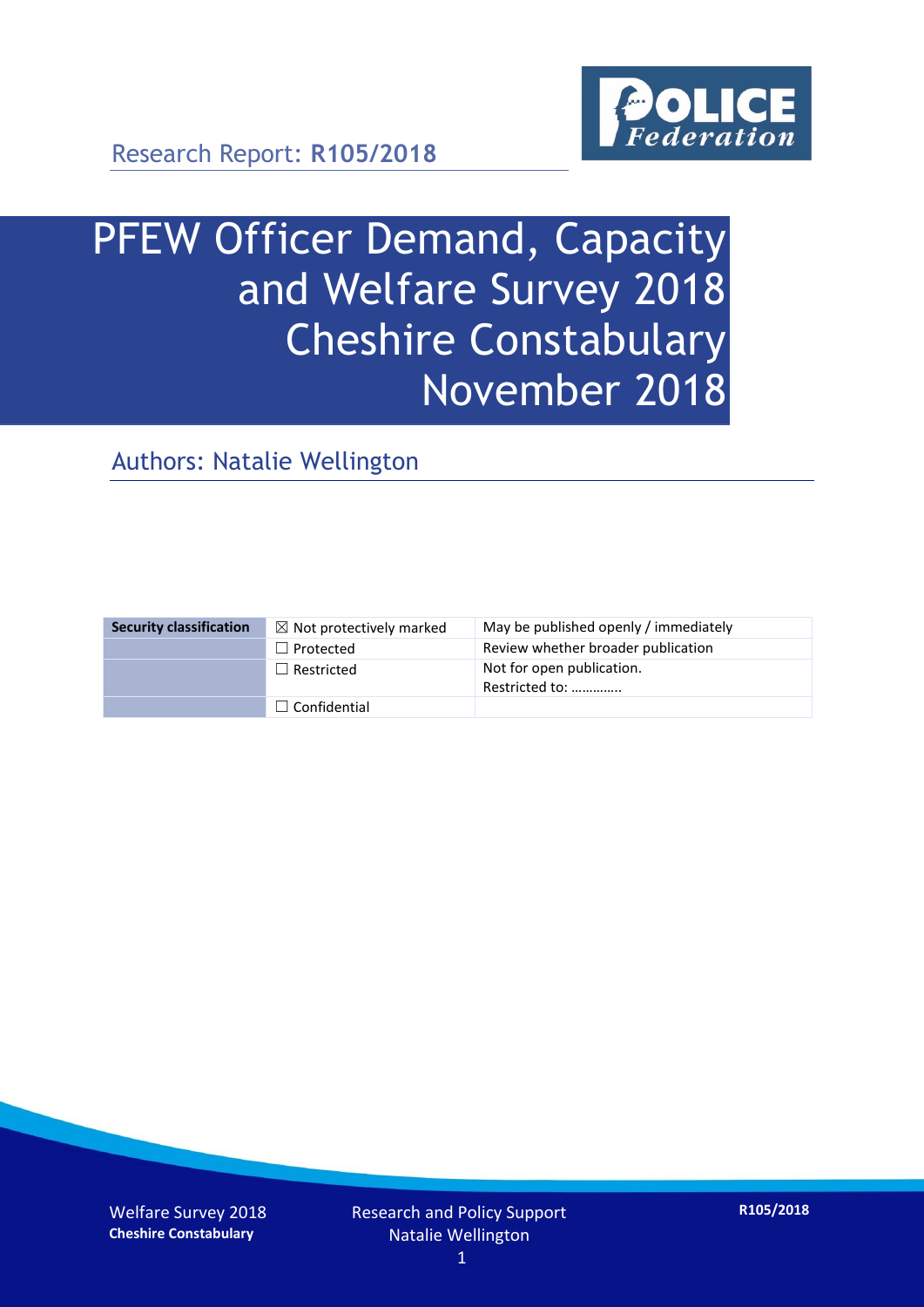### **FOREWORD**

#### **INTRODUCTION**

Over the last decade, the impact of reducing policing budgets on officer numbers has been considerable, with a 15% fall in officer numbers over a seven year period from a high of 142,056 in 2009 to 121,010 in March 2018. $^{\mathrm{i}}$  Evidence from a focus group study conducted by the PFEW<sup>ii</sup> highlighted that these reductions may be having a negative effect on officers individual wellbeing. It was within this context that the Police Federation of England and Wales (PFEW) began a biennial Demand, Capacity and Welfare Survey. The 2018 PFEW Officer Demand, Capacity and Welfare Survey is the second iteration of the survey.

This report provides a summary of responses to key questions from the 2018 PFEW Officer Demand, Capacity and Welfare Survey from respondents in Cheshire Constabulary.

Where appropriate, details of average responses from last year, or the police service as a whole, are also presented. However, differences across these figures have not been tested to assess whether they are statistically significant<sup>1</sup>; therefore any and all differences reported are for guidance only and must be treated with caution.

Force rankings have not been included, because not all differences are statistically significant. In addition, forces with fewer than 100 respondents were not provided with a force level report as their sample size was too small to be representative of the force as a whole and may have enabled identification of individuals based on their demographics.

Please be aware that the total number of responses for each item may vary slightly as not all items were answered by all respondents, and all percentages are rounded to the nearest whole number. In addition, the actual differences between any and all groups may be quite small and these details should be considered when interpreting the data.

Welfare Survey 2018 **Cheshire Constabulary**

-

 $<sup>1</sup>$  As all the data are derived from samples of the population, rather than the whole population, percentage figures calculated are strictly</sup> speaking estimates, rather than exact measures. This means that every figure has a margin of error associated with it. Hence a very small percentage difference year on year may be due to sampling, rather than to actual changes.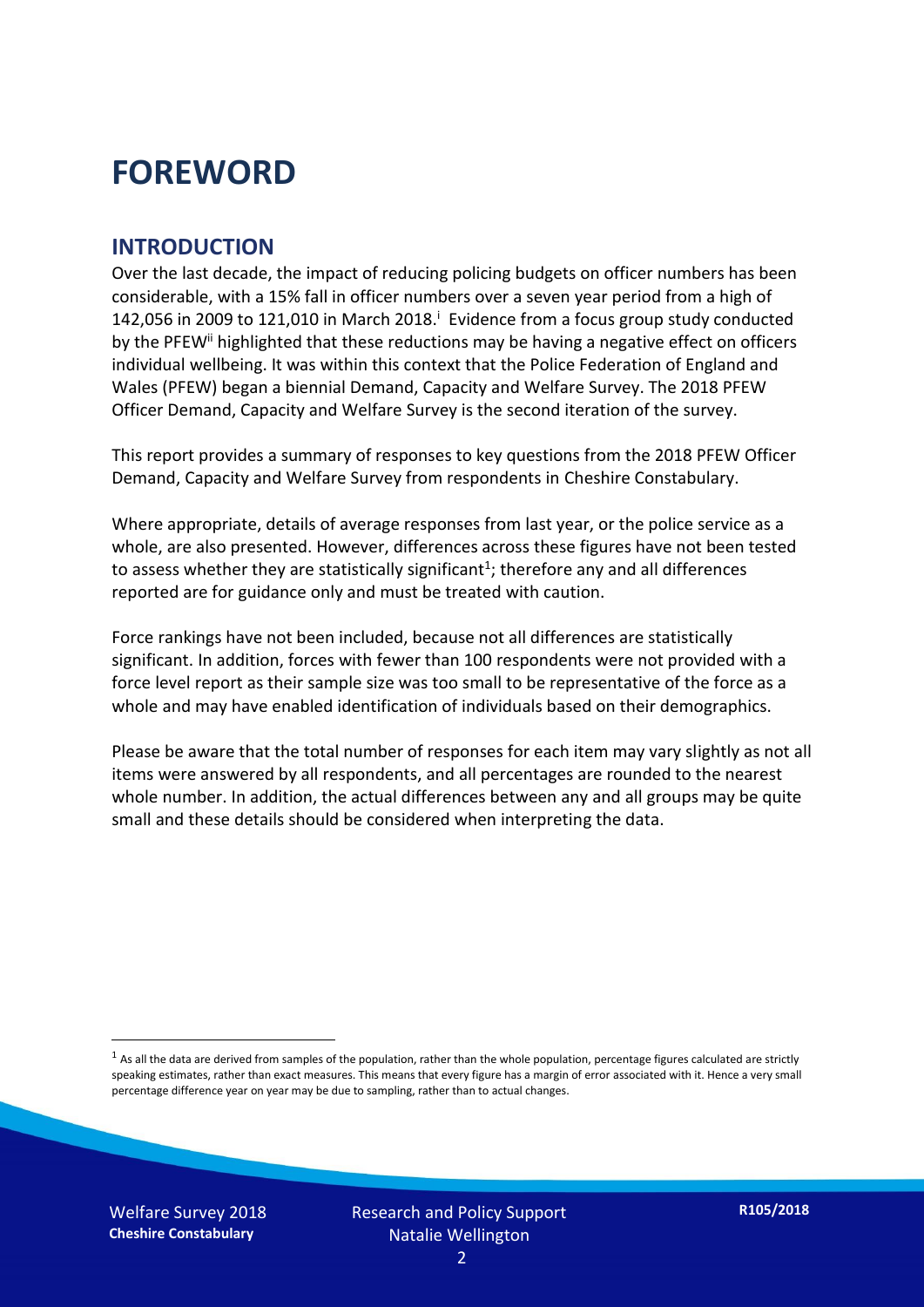#### **RESPONSE RATES AND DEMOGRAPHICS**

Survey responses were gathered over a six-week period between August and September 2018. All officers of the federated ranks in England and Wales were eligible to participate.

Analyses were conducted on a sample of 18,100 responses drawn from all 43 forces across England and Wales.<sup>2</sup> The national response rate for the 2018 survey was 15%.

Overall 4% of respondents (n=788) to the survey declined to state which force they belonged to. These responses have been included within the national data but are excluded from force-level analyses.

273 responses were received from Cheshire Constabulary, representing a response rate of around 14%. <sup>3</sup> The margin of error for this report has been calculated using the size of the sample and the population. At a 95% confidence level, this force report has a 6% margin of error. If the margin of error is less than 5%, it can be considered to be within the normal bounds of academic rigor.<sup>4</sup> If this threshold has not been met, the results from this report must be interpreted with caution.

68% of responses from Cheshire Constabulary were received from male officers and 30% of responses were from female officers. The other 2% preferred not to say or identified in another way. In regards to rank, 71% of respondents from Cheshire Constabulary were Constables, 23% were Sergeants, 5% were Inspectors, and 1% were Chief Inspectors. 4% of responses from Cheshire Constabulary were received from Black and Minority Ethnic (BME) officers.

- <sup>3</sup> Based on March 2018 Home Office figures of officer headcount, for full details please see item ii in the reference section.
- <sup>4</sup> The generally accepted academic standards is a 95% confidence level with a 5% (or less) margin of error.

Welfare Survey 2018 **Cheshire Constabulary**

-

 $2$  Data were removed where the respondent indicated they were not currently a police officer or they gave implausible answers – for full exclusion criteria, please see the full report.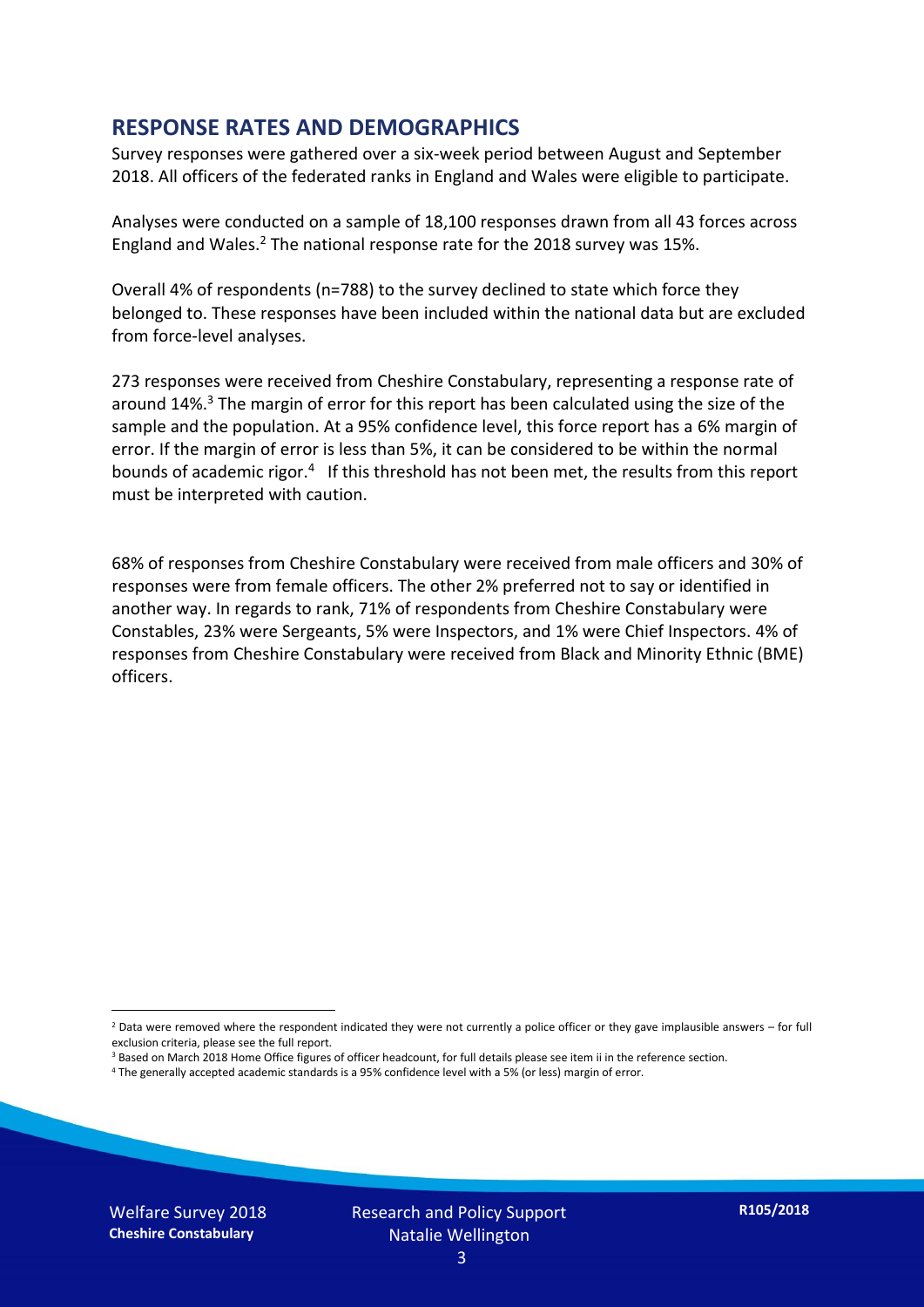### **INFOGRAPHIC**



#### **Who responded?**

**273** responses were received from Cheshire Constabulary, representing a **14%** response rate



Welfare Survey 2018 **Cheshire Constabulary**

Research and Policy Support Natalie Wellington 4

**R105/2018**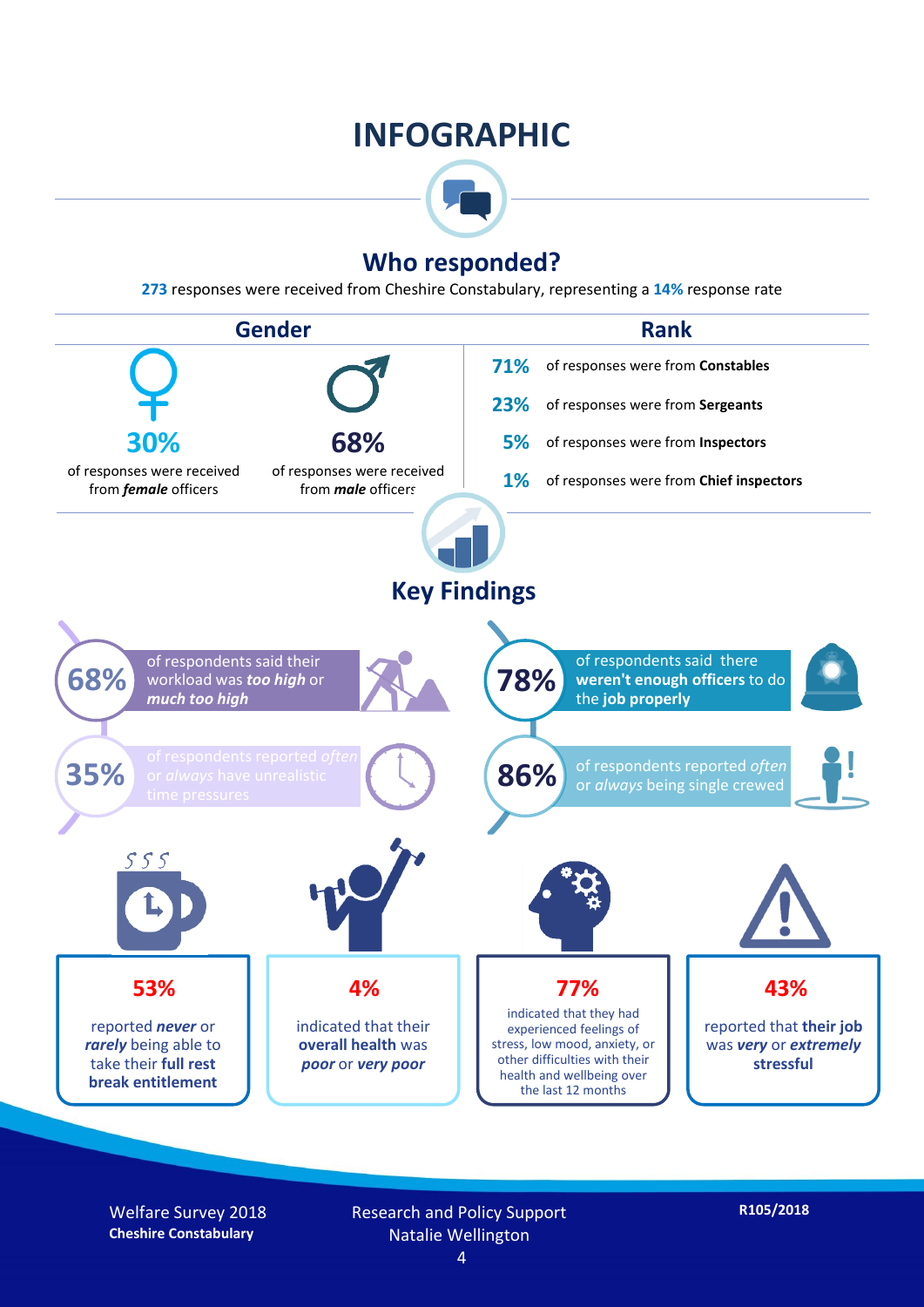### **Executive Summary**

- **273** responses were received from Cheshire Constabulary, representing a response rate of around **14%**.
- The average (mean) rating for overall Job satisfaction for respondents from Cheshire Constabulary was **5/10.**
- Frequent single crewing (often or always) was reported by **86%** of respondents from Cheshire Constabulary.
- **53%** of respondents from Cheshire Constabulary reported *never* or *rarely* being able to take their **full rest break entitlement***; lower than* the proportion in 2016.
- **68%** of respondents from Cheshire Constabulary said their **workload** was *too high* or *much too high; higher than* the proportion in 2016.
- **35%** of respondents from Cheshire Constabulary reported *often* or *always* **having unrealistic time pressures***; lower than* the proportion in 2016.
- **78%** of respondents from Cheshire Constabulary said there **weren't enough officers to do the job properly***; lower than* the proportion in 2016.
- **16%** said that they had **enough time engage in proactive policing** in their team/unit*; higher than* the proportion in 2016.
- **4%** of respondents from Cheshire Constabulary indicated that their **overall health** was *poor* or *very poor.*
- **77%** of respondents from Cheshire Constabulary indicated that they had **experienced feelings of stress, low mood, anxiety, or other difficulties with their health and wellbeing** over the last 12 months.
- **43%** of respondents from Cheshire Constabulary reported that their job was *very* or *extremely* **stressful***; higher than* the proportion in 2016.
- **22%** of Cheshire Constabulary respondents reported that they had suffered **one or more injuries** that required medical attention as a result of **work-related violence** in the last year.
- **14%** of Cheshire Constabulary respondents reported that they had suffered **one or more injuries** that required medical attention as a result of **work-related accidents**  in the last year.
- **31%** of respondents from Cheshire Constabulary felt that someone would be **treated differently (in a negative way)** if they disclosed difficulties with their mental health and wellbeing; *lower than* the proportion in 2016.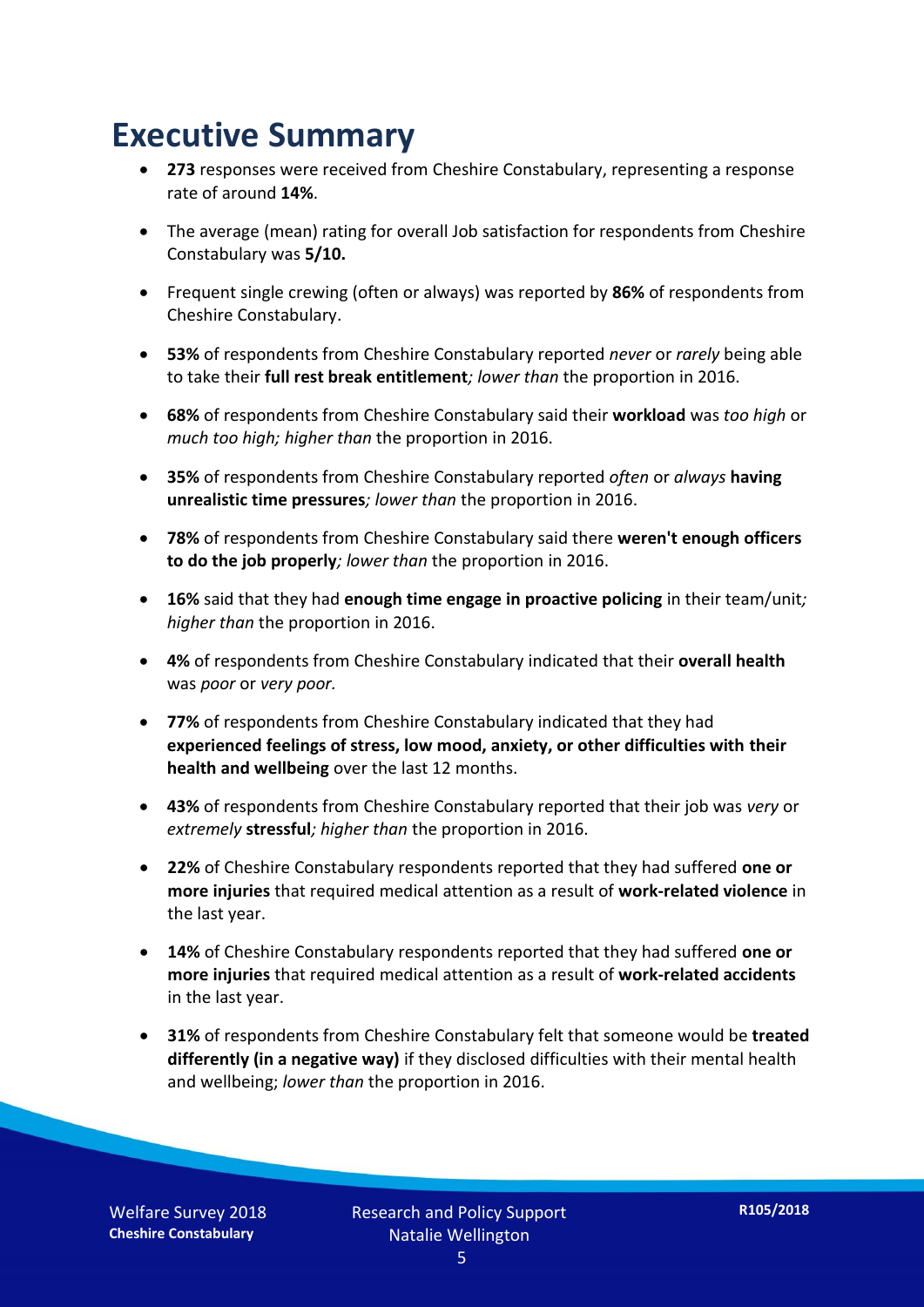## **1. WORKING ARRANGEMENTS**

#### **1.1. OVERALL JOB SATISFACTION**

Respondents were asked to rate their overall job satisfaction between 0 and 10, where 0 was 'not at all satisfied' and 10 was 'completely satisfied.'

The average (mean) rating for overall job satisfaction for respondents from Cheshire Constabulary was 5/10 (range 0-10), with 25% of respondents reporting an overall job satisfaction rating of 2 or less.

This can be compared to the National average of 4/10, and 32% of respondents reported an overall job satisfaction rating of 2 or less.

#### **1.2. SHIFTS**

7% of respondents from Cheshire Constabulary reported that their formal shift duration was more than the 8-10 hours advised by the Health and Safety Executive<sup>iii</sup> and the Police Negotiating Board,<sup>iv</sup> and 6% of respondents indicated a shift length of 12 hours or more.

7% of the national sample indicated that their formal shift duration was more than 8-10 hours, and 5% indicated a shift length of 12 hours or more.

#### **1.3. SINGLE CREWING**

Among respondents from Cheshire Constabulary, for whom this item was applicable, 86% reported being single crewed either *often* or *always* over the previous 12 month period. This can be compared with 75% of respondents from the national sample.

#### **1.4. BREAKS, REST DAYS AND ANNUAL LEAVE**

53% of respondents from Cheshire Constabulary reported *never* or *rarely being* able to take their full rest break entitlement, and 79% reported having had two or more rest days cancelled in the previous 12 month period. In addition, 40% of respondents from Cheshire Constabulary told us that they have not been able to take their full annual leave entitlement in the previous 12 month period.

Historical comparison for items relating to breaks, rest days and annual leave for **Cheshire Constabulary**, are provided in Table 1.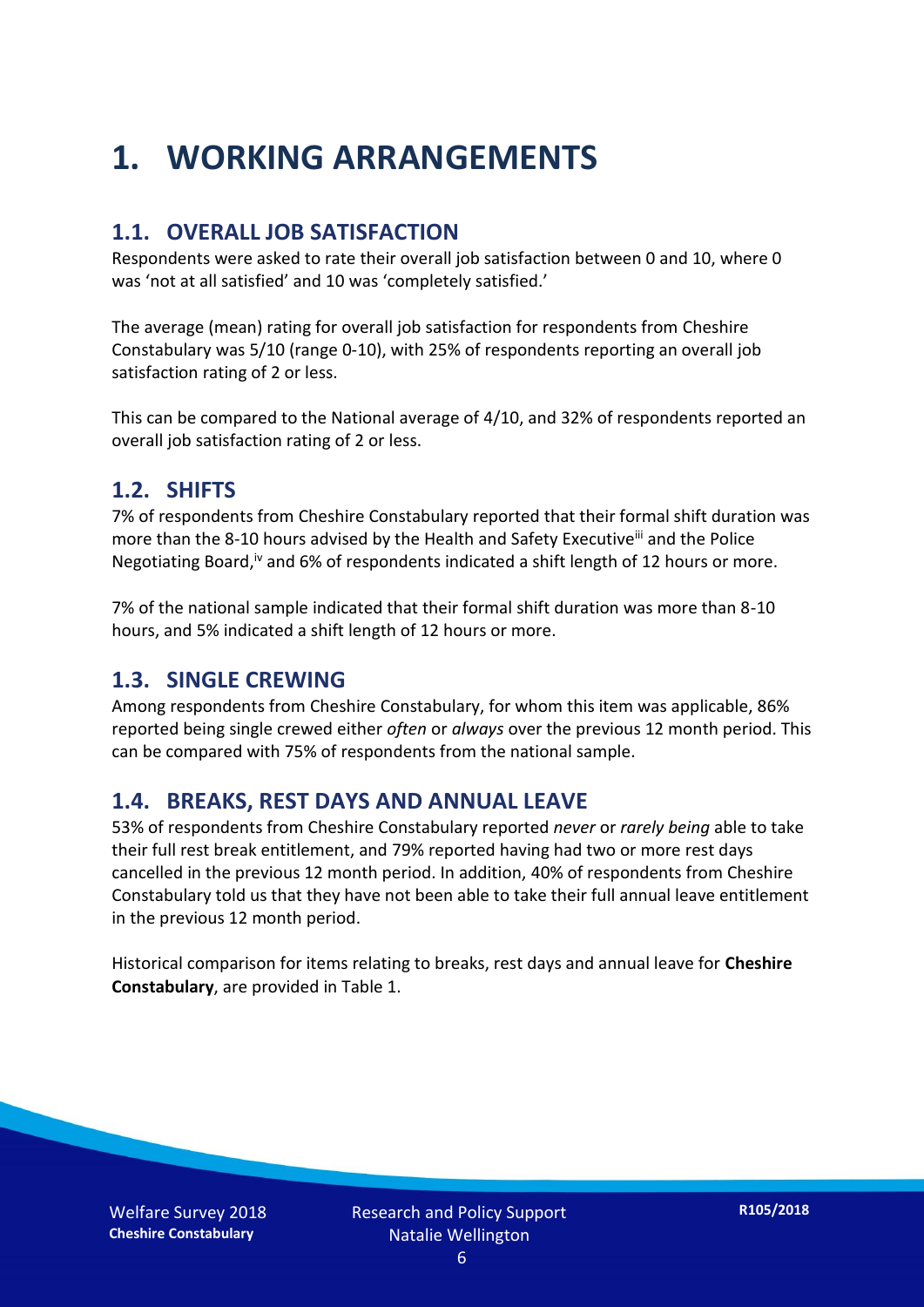| Table 1: Force level figures for breaks, rest days and<br>annual leave     | 2016 | 2018 |
|----------------------------------------------------------------------------|------|------|
| Reported being never or rarely able to take full rest<br>break entitlement | 58%  | 53%  |
| Reported having 2 or more rest days cancelled in the<br>previous 12 months | 88%  | 79%  |
| Reported being unable to take their full annual leave<br>entitlement       | 38%  | 40%  |

Historical comparisons for items relating to breaks, rest days and annual leave for the **police service as a whole**, are provided in the table below.

| Table 2: National figures for breaks, rest days and<br>annual leave        | 2016 | 2018 |
|----------------------------------------------------------------------------|------|------|
| Reported being never or rarely able to take full rest<br>break entitlement | 53%  | 52%  |
| Reported having 2 or more rest days cancelled in the<br>previous 12 months | 76%  | 67%  |
| Reported being unable to take their full annual leave<br>entitlement       | 33%  | 31%  |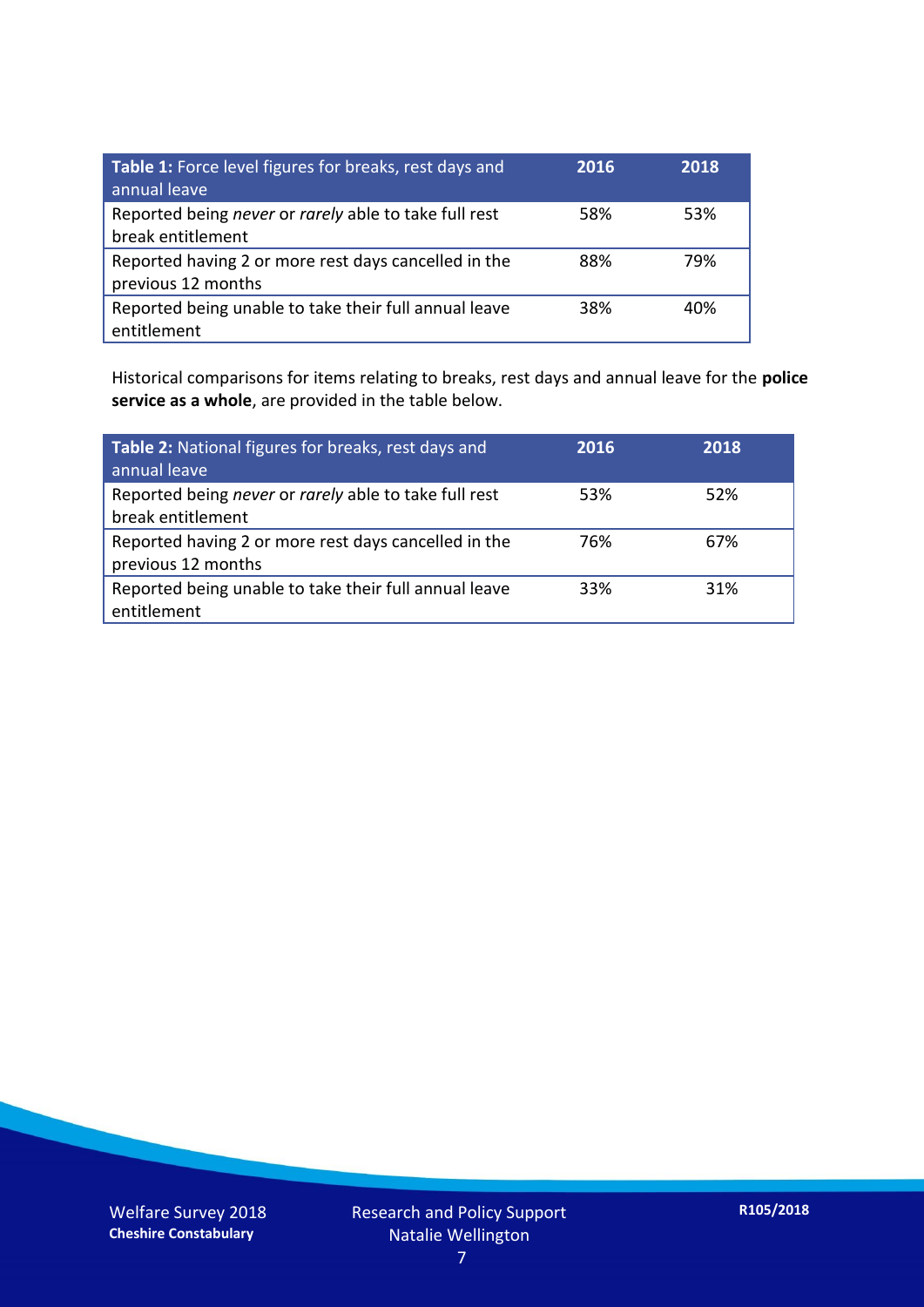### **2. DEMAND**

#### **2.1. WORKLOAD**

68% of respondents from Cheshire Constabulary told us that their workload is currently *too high*, or *much too high* – *lower than* the proportion from the national sample (72%) and *higher than* the proportion reported by Cheshire Constabulary in the 2016 Demand, Capacity and Welfare Survey.

#### **2.2. HSE MANAGEMENT STANDARDS**

The UK Health and Safety Executive published the Management Standards Indicator Tool (MSIT) to assist organisations in the assessment of workers exposure to dimensions of the psychosocial work environment that, if not properly managed, can lead to harm to health.<sup>v</sup> The 25-item version of the MSIT<sup>vi</sup> contains four items that measure job demands, which were included as part of the Demand, Capacity and Welfare Survey.

37% of respondents from Cheshire Constabulary told us that they *often* or *always* have unachievable deadlines, and 46% that they *often* or *always* have to neglect some tasks because they have too much to do.

Historical comparisons for the MSIT job demand items for **Cheshire Constabulary** are provided in the table below.

| Table 3: Force level figures for HSE MSIT job demands | 2016 | 2018 |
|-------------------------------------------------------|------|------|
| Often or always have unrealistic time pressures       | 37%  | 35%  |
| Often or always pressured to work long hours          | 26%  | 22%  |
| Often or always have to neglect some tasks because    | 40%  | 46%  |
| they have too much to do                              |      |      |
| Often or always have unachievable deadlines           | 32%  | 37%  |

Historical comparison for the MSIT job demand items for the **police service as a whole**, are provided in the table below.

| Table 4: National figures for HSE MSIT job demands | 2016 | 2018 |
|----------------------------------------------------|------|------|
| Often or always have unrealistic time pressures    | 35%  | 40%  |
| Often or always pressured to work long hours       | 26%  | 29%  |
| Often or always have to neglect some tasks because | 43%  | 54%  |
| they have too much to do                           |      |      |
| Often or always have unachievable deadlines        | 29%  | 38%  |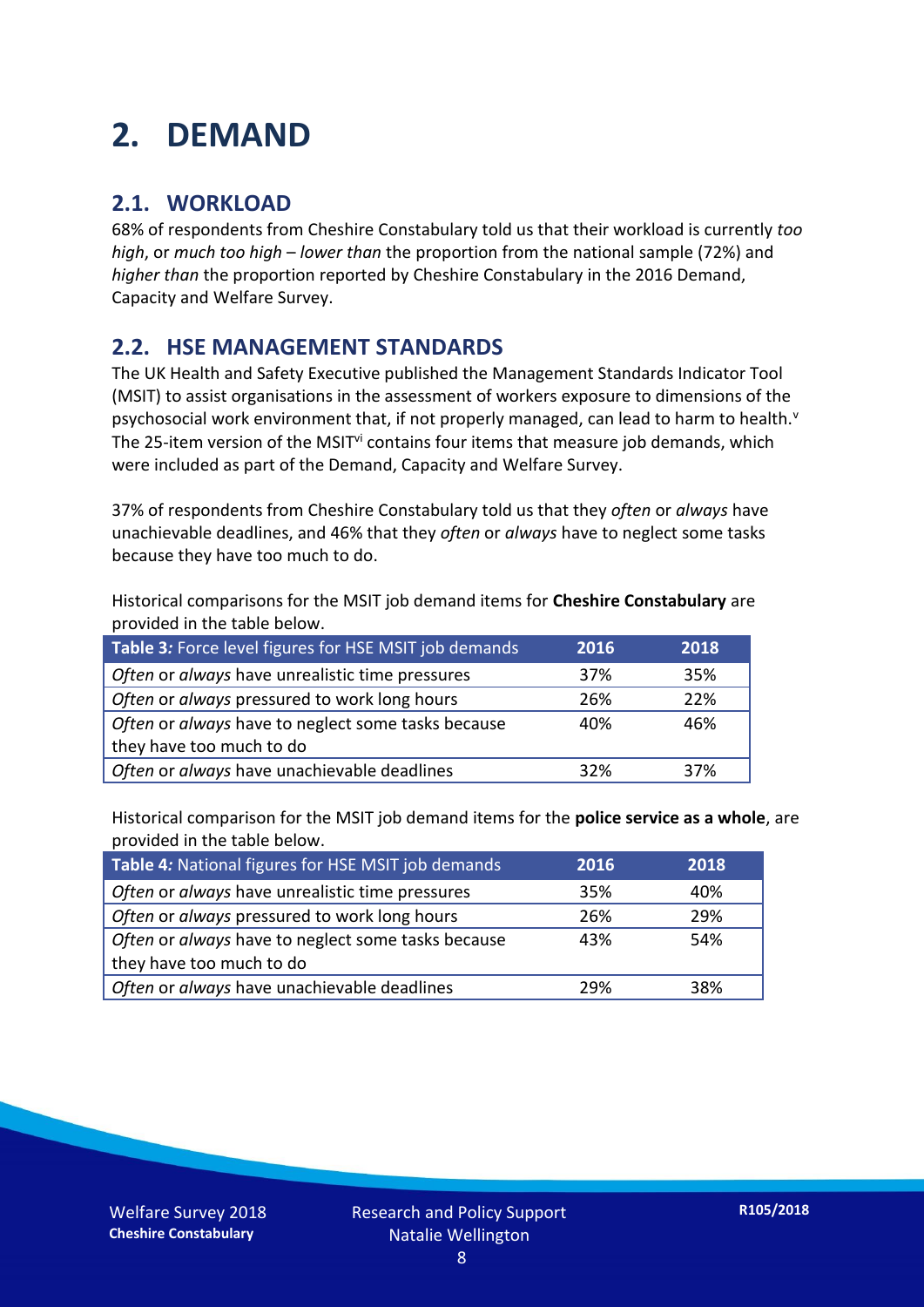#### **2.3. AMOUNT AND PACE OF WORK**

71% of respondents from Cheshire Constabulary *disagreed* or *strongly disagreed* that they were able to meet all of the conflicting demands on their time, whilst 16% *agreed* or *strongly agreed* that they had enough time engage in proactive policing in their team/unit. The proportion of officers from Cheshire Constabulary reporting to have enough time to engage in proactive policing is *higher than* the proportion in 2016.

Across the police service as a whole, 74% of respondents *disagreed* or *strongly disagreed* that they were able to meet all of the conflicting demands on their time and 90% *disagreed* or *strongly disagreed* that there are enough officers to manage all the demands made on their team/unit.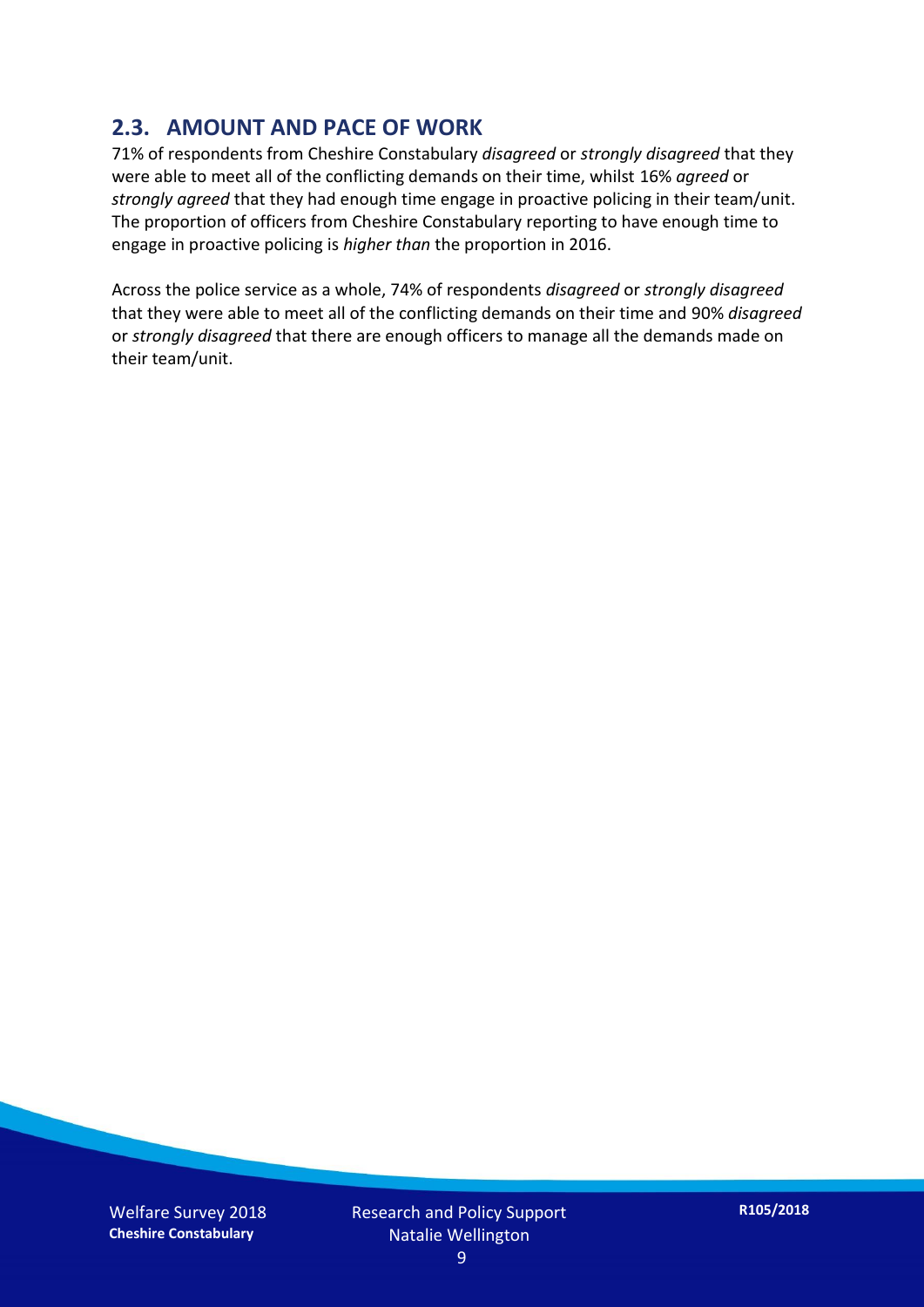## **3. CAPACITY**

#### **3.1. MINIMUM OFFICER STAFFING**

77% of respondents from Cheshire Constabulary indicated that their team or unit had a minimum officer staffing level.

Among respondents whose team or unit had a minimum officer staffing level, 24% indicated that this level was *never* or *rarely* achieved. This can be compared to 2016 where 21% of respondents from Cheshire Constabulary indicated that the minimum officer staffing level was *never* or *rarely* achieved.

#### **3.2. OFFICER STAFFING ARRANGEMENTS**

76% of respondents *disagreed* or *strongly disagreed* that the way officer staffing levels are determined in their team/unit seems to be effective; *higher than* the proportion reported in 2016.

Historical comparisons of two key items relating to capacity to deal with demand for **Cheshire Constabulary** are provided in the table below.

| <b>Table 5:</b> Force level figures for key items relating to capacity                                              |                                                      |      |  |
|---------------------------------------------------------------------------------------------------------------------|------------------------------------------------------|------|--|
| <b>Statements</b>                                                                                                   | % of respondents who<br>disagreed with the statement |      |  |
|                                                                                                                     | 2016                                                 | 2018 |  |
| There are enough officers in my team/unit for me to do<br>my job properly                                           | 81%                                                  | 78%  |  |
| In my experience, we generally have enough officers to<br>manage all the demands being made on us as a<br>team/unit | 87%                                                  | 90%  |  |

Historical comparisons of the same items for the **police service as a whole** are provided in the table below.

| Table 6: National figures for key items relating to capacity                                                        |                                                      |      |  |  |
|---------------------------------------------------------------------------------------------------------------------|------------------------------------------------------|------|--|--|
| <b>Statements</b>                                                                                                   | % of respondents who<br>disagreed with the statement |      |  |  |
|                                                                                                                     | 2016                                                 | 2018 |  |  |
| There are enough officers in my team/unit for me to do<br>my job properly                                           | 78%                                                  | 83%  |  |  |
| In my experience, we generally have enough officers to<br>manage all the demands being made on us as a<br>team/unit | 85%                                                  | 90%  |  |  |

Welfare Survey 2018 **Cheshire Constabulary**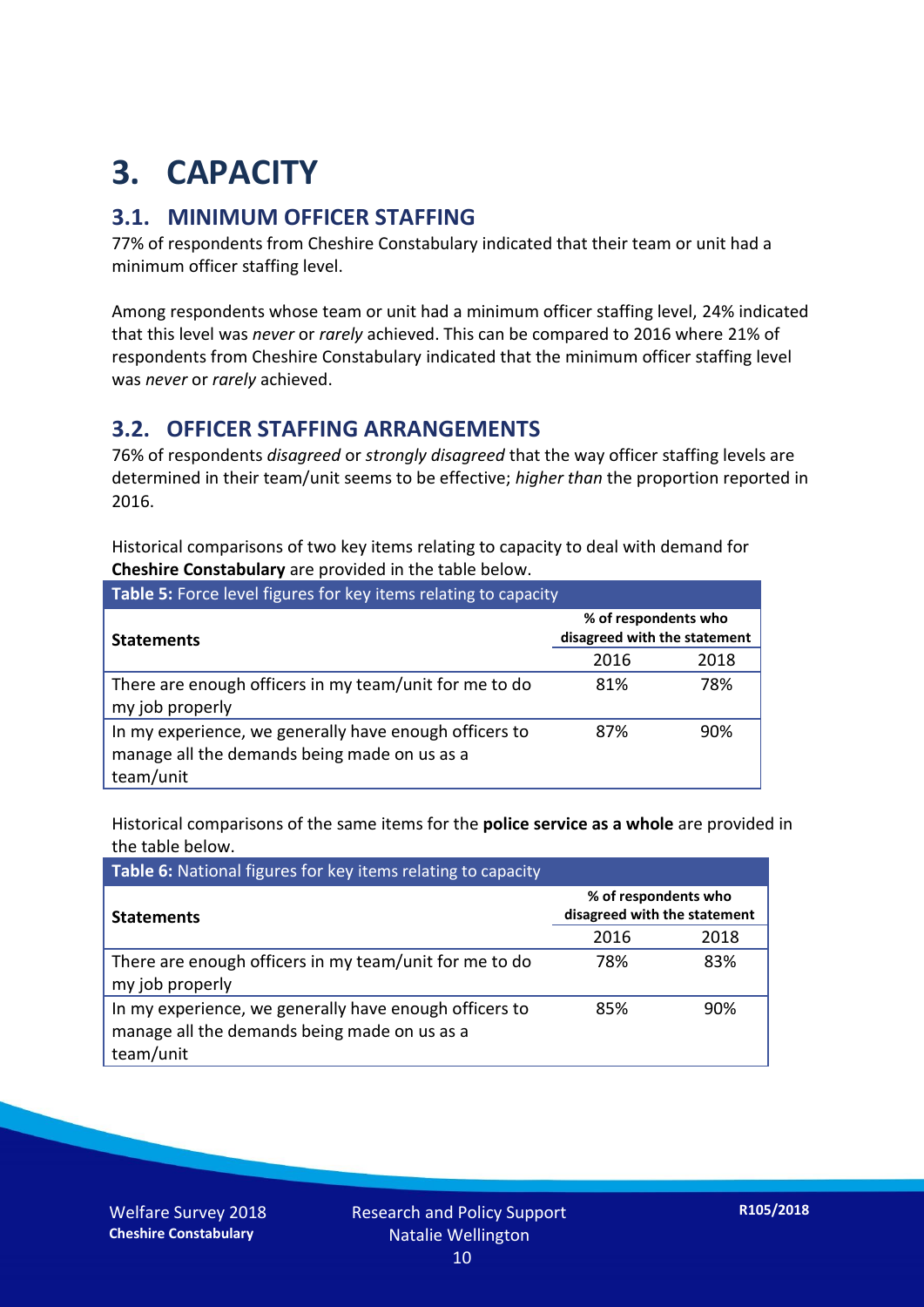## **4. HEALTH AND WELLBEING**

#### **4.1. OVERALL LIFE SATISFACTION**

Respondents were asked to rate their overall life satisfaction between 0 and 10, where 0 was 'not at all satisfied' and 10 was 'completely satisfied.'

The average (mean) rating for overall life satisfaction for respondents from Cheshire Constabulary was 6/10 (range 0-10). 9% of respondents reported life satisfaction rating of 2 or less.

These results can be compared to the National average of 6/10, with 15% of respondents reporting an overall life satisfaction rating of 2 or less.

#### **4.2. OVERALL PHYSICAL HEALTH**

Participants were asked to rate their overal health on a scale from *very good* to *very poor*. An historical comparison for both national and local figures for this item are below.

| Table 7: Self-rated overall physical health |                       | 2016 | 2018 |
|---------------------------------------------|-----------------------|------|------|
|                                             | Very poor             | 1%   | 0%   |
|                                             | Poor                  | 5%   | 4%   |
| <b>Force level figures</b>                  | Neither good nor poor | 21%  | 14%  |
|                                             | Good                  | 55%  | 52%  |
|                                             | Very good             | 19%  | 30%  |
| <b>National figures</b>                     | Very poor             | 1%   | 1%   |
|                                             | Poor                  | 11%  | 6%   |
|                                             | Neither good nor poor | 23%  | 17%  |
|                                             | Good                  | 53%  | 54%  |
|                                             | Very good             | 13%  | 23%  |

#### **4.3. SINGLE ITEM INDICATOR OF STRESS**

Work related stress was measured using a single-item measure. 43% of respondents from Cheshire Constabulary presented with a non-diagnostic case of work-related stress.<sup>vii</sup>

This is *higher than* the proportion reported in the 2016 iteration of this survey and *lower than* the proportion reported in this year's national results.

Stress outside of work was assessed using an adaptation of the work-related stress measure. 11% of respondents from Cheshire Constabulary presented with a non-diagnostic case of stress outside of work.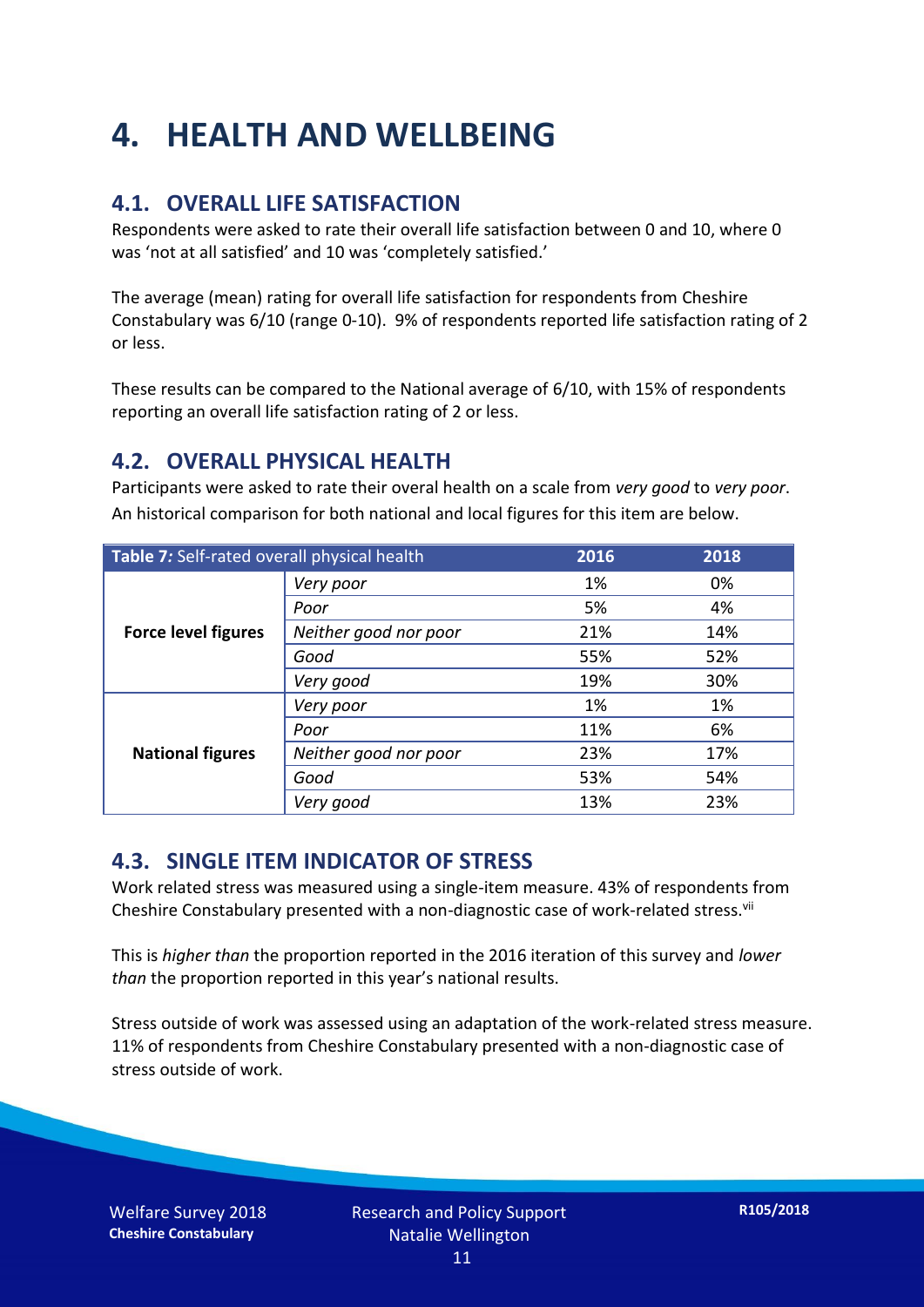#### **4.4. SINGLE ITEM INDICATOR FOR MENTAL HEALTH**

A top-level broad overview of mental wellbeing was established using an item that asked respondents to indicate whether they had experienced feelings of stress, low mood, anxiety, or other difficulties with their health and wellbeing over the last 12 months.

77% of respondents from Cheshire Constabulary indicated that they had experienced feelings of stress, low mood, anxiety, or other difficulties with their health and wellbeing over the last 12 months; with 94% also indicating that these feelings were caused, or made worse by work.

#### **4.5. MENTAL WELLBEING**

Mental wellbeing can be broadly conceptualized as having two dimensions. The first concerns positive affect (i.e. pleasurable aspects of wellbeing such as feelings of optimism, cheerfulness, and relaxation). The second concerns psychological functioning (i.e. such as clear thinking, self-acceptance, personal development, competence, and autonomy).

To investigate mental wellbeing in more detail the two-dimensional structure of mental wellbeing described above was assessed using the short Warwick-Edinburgh Mental Wellbeing Scale (SWEMWBS). viii The scale asks individuals to rate their experience during the last two weeks for seven positively framed statements.

SWEMWBS findings for **Cheshire Constabulary** are presented in the table below alongside those for national sample for 2016 and 2018.

**Table 8**: % of respondents that reported experiencing the following positive aspects of wellbeing *rarely* or *none of the time* over the previous 2 weeks

| <b>SWEMWBS item</b>                           | <b>National figures</b> |      | <b>Force level figures</b> |      |
|-----------------------------------------------|-------------------------|------|----------------------------|------|
|                                               | 2016                    | 2018 | 2016                       | 2018 |
| I've been feeling optimistic about the future | 62%                     | 36%  | 56%                        | 24%  |
| I've been feeling useful                      | 28%                     | 25%  | 22%                        | 23%  |
| I've been feeling relaxed                     | 60%                     | 48%  | 56%                        | 43%  |
| I've been dealing with problems well          | 20%                     | 19%  | 16%                        | 16%  |
| I've been thinking clearly                    | 16%                     | 16%  | 14%                        | 14%  |
| I've been feeling close to other people       | 34%                     | 28%  | 30%                        | 26%  |
| I've been able to make up my own mind         | 13%                     | 10%  | 10%                        | 13%  |
| about things                                  |                         |      |                            |      |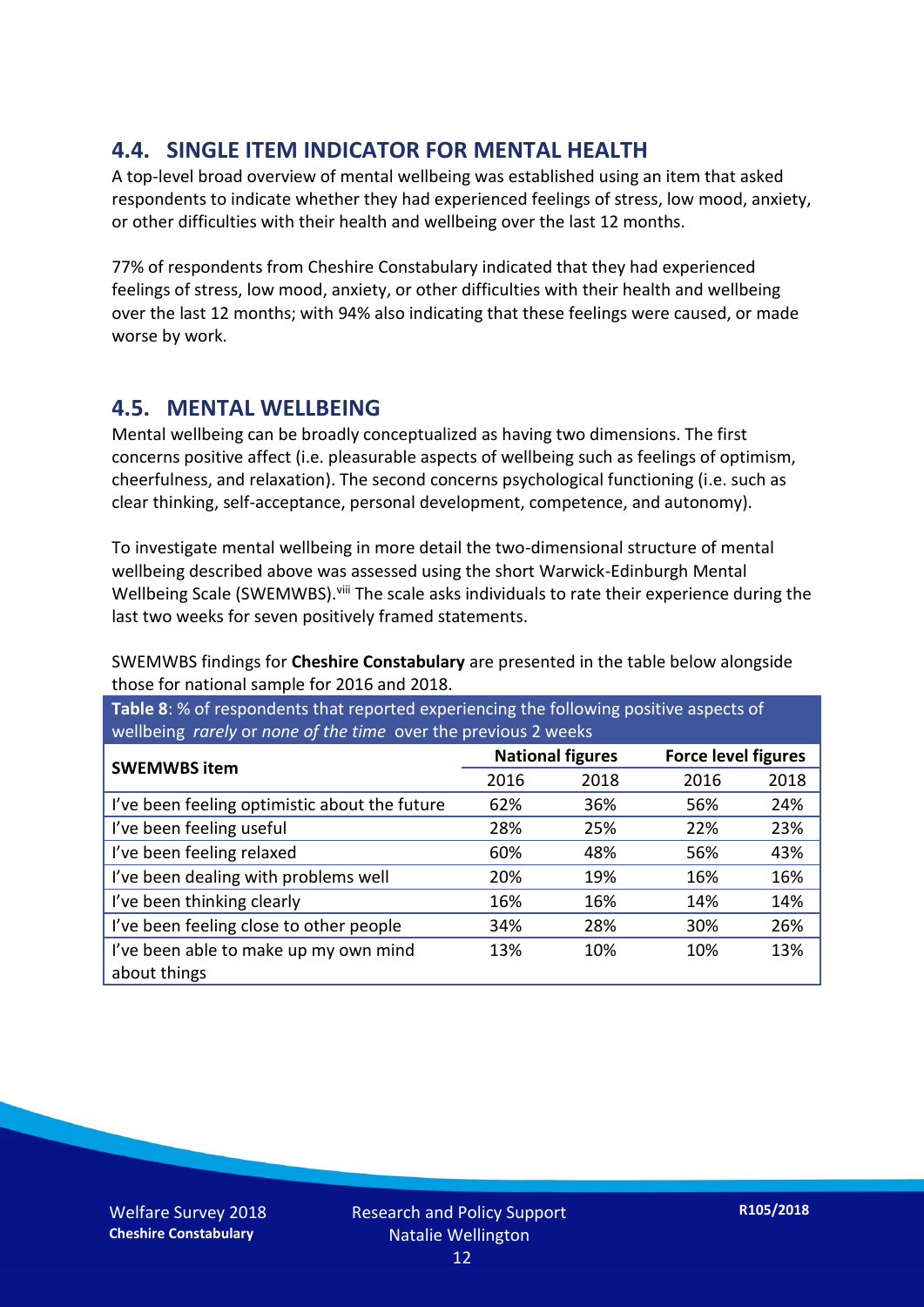#### **4.6. HELP SEEKING**

A question was applied to identify those who had ever **sought help** for feelings of stress, low mood, anxiety, or any other difficulties with mental health and wellbeing. Examples of sources of help were provided including GP, occupational health department, psychologist, therapist, and counsellor.

39% of responses from Cheshire Constabulary had previously sought help for feelings of stress, low mood, anxiety or other difficulties with their mental health and wellbeing, 55% of which had done so within the last 12 months.

Welfare Survey 2018 **Cheshire Constabulary**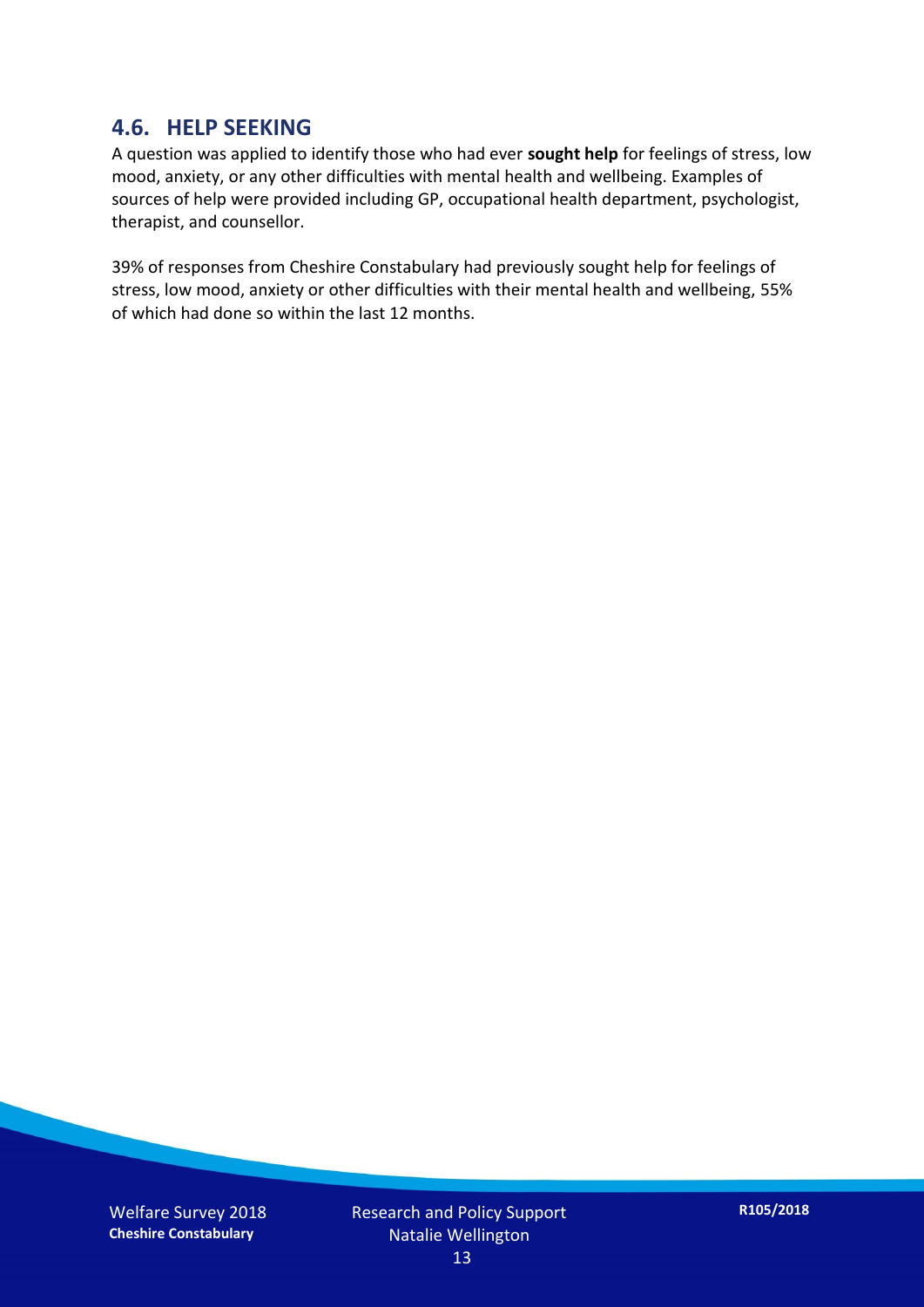### **5. ABSENCE BEHAVIOUR**

#### **5.1. ABSENCE**

57% of respondents from Cheshire Constabulary reported one or more days of sickness absence and 28% of respondents indicated that at least one day of their sickness absence was attributable to stress, depression, or anxiety.

The national proportion of respondents who had taken one or more days of sickness absence was 56% and 32% of respondents indicated that at least one day of their sickness absence was attributable to stress, depression, or anxiety.

#### **5.2. PRESENTEEISM AND LEAVEISM**

Presenteeism is the act of attending work while ill. This has been shown to be associated with subsequent health decline, particularly in relation to burnout,  $\alpha$  and can to lead to elevated absenteeism.<sup>x</sup> Moreover, evidence suggests that presenteeism can compound the effects of the initial illness and negatively influence job satisfaction, resulting in negative job attitudes and withdrawal from work.<sup>xi</sup>

Leaveism is a recently coined term to describe hidden sickness absence and work undertaken during rest periods, including using allocated time off such as annual leave entitlements to take time off when they are in fact unwell.

Findings for Cheshire Constabulary are presented in the graph below.





Welfare Survey 2018 **Cheshire Constabulary**

Research and Policy Support Natalie Wellington 14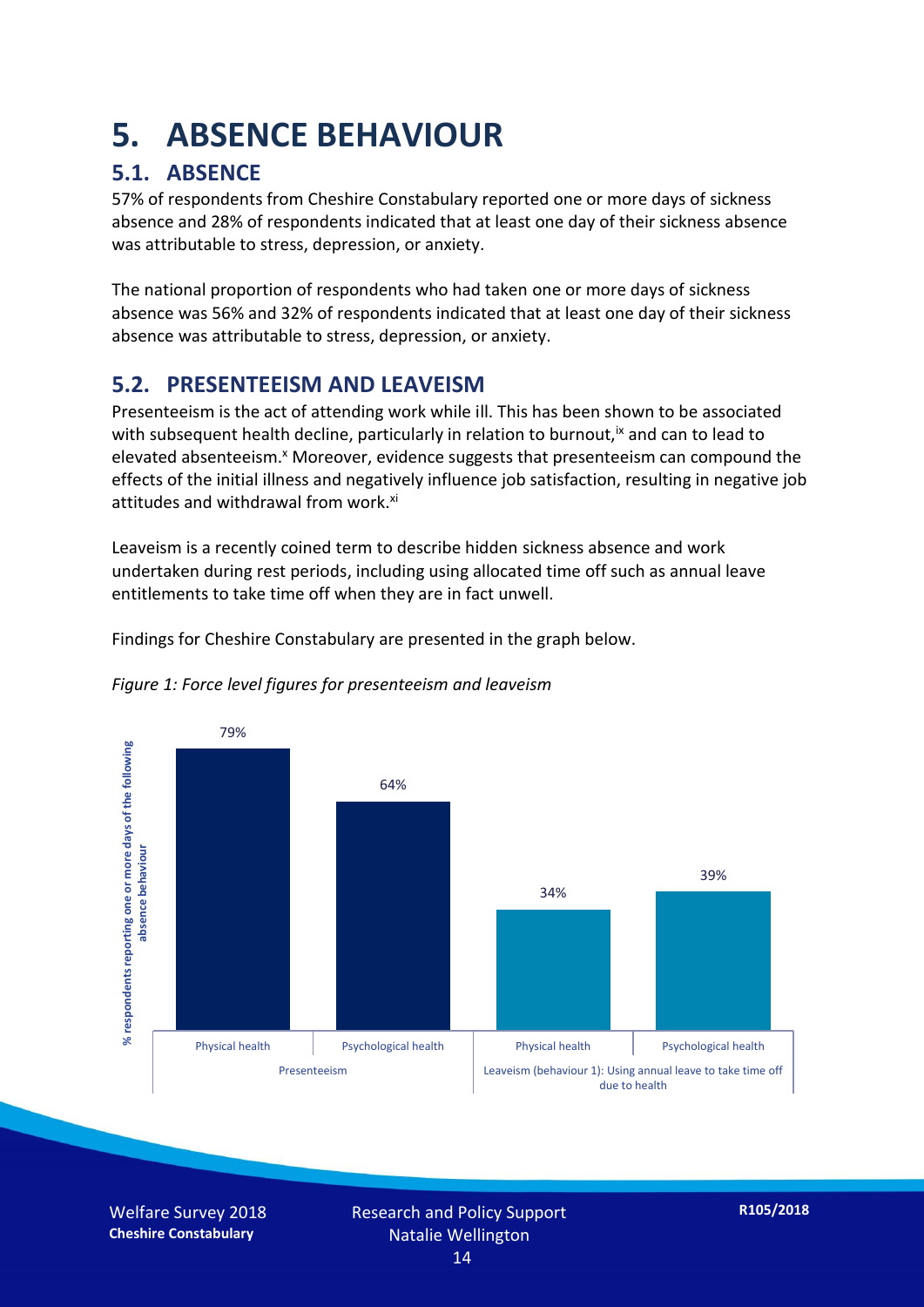### **6. Violence and physical injuries**

#### **6.1. VIOLENCE**

Verbal and physical violence was assessed using four questions regarding how often officers received verbal insults, verbal threats, unarmed physical attacks, and attacks with a weapon from members of the public over the previous 12 months. Findings are presented in the table below.

**Table 9:** Force level figures for frequency of verbal and physical violence from members of the public

| <b>Type of violent victimisation</b>               | % of respondents indicating frequency<br>of experience as at least once a week |      |  |
|----------------------------------------------------|--------------------------------------------------------------------------------|------|--|
|                                                    | 2016                                                                           | 2018 |  |
| Verbal insults (e.g., swearing, shouting, abuse)   | 41%                                                                            | 41%  |  |
| Verbal threats (e.g., threat of hitting, threat of | 22%                                                                            | 22%  |  |
| kicking)                                           |                                                                                |      |  |
| *Spitting assaults (i.e. being deliberately spat   |                                                                                | 1%   |  |
| upon)                                              |                                                                                |      |  |
| Unarmed physical attacks (e.g., struggling to      | 16%                                                                            | 15%  |  |
| get free, wrestling, hitting, kicking)             |                                                                                |      |  |
| Use of a deadly weapon (e.g., stick, bottle, axe,  | 1%                                                                             | 1%   |  |
| firearm)                                           |                                                                                |      |  |

\*Spitting assaults data was only available from 2018.

#### **6.2. INJURIES**

22% of Cheshire Constabulary respondents reported that they had suffered one or more injuries that required medical attention as a result of work-related **violence** in the last year – losing more than 240 days in sickness absence.

This is *lower than* the proportion reporting one or more injuries as a result of work-related **violence** than reported in the 2016 iteration of this survey and *the same as* the proportion compared to this year's national results.

14% of Cheshire Constabulary respondents also reported that they had suffered one or more injuries that required medical attention as a result of work-related **accidents** in the last year – losing more than 166 days in sickness absence.

This is *lower than* the proportion reporting one or more injuries as a result of work-related **accidents** in the 2016 iteration of this survey and *lower than* the proportion compared to this year's national results.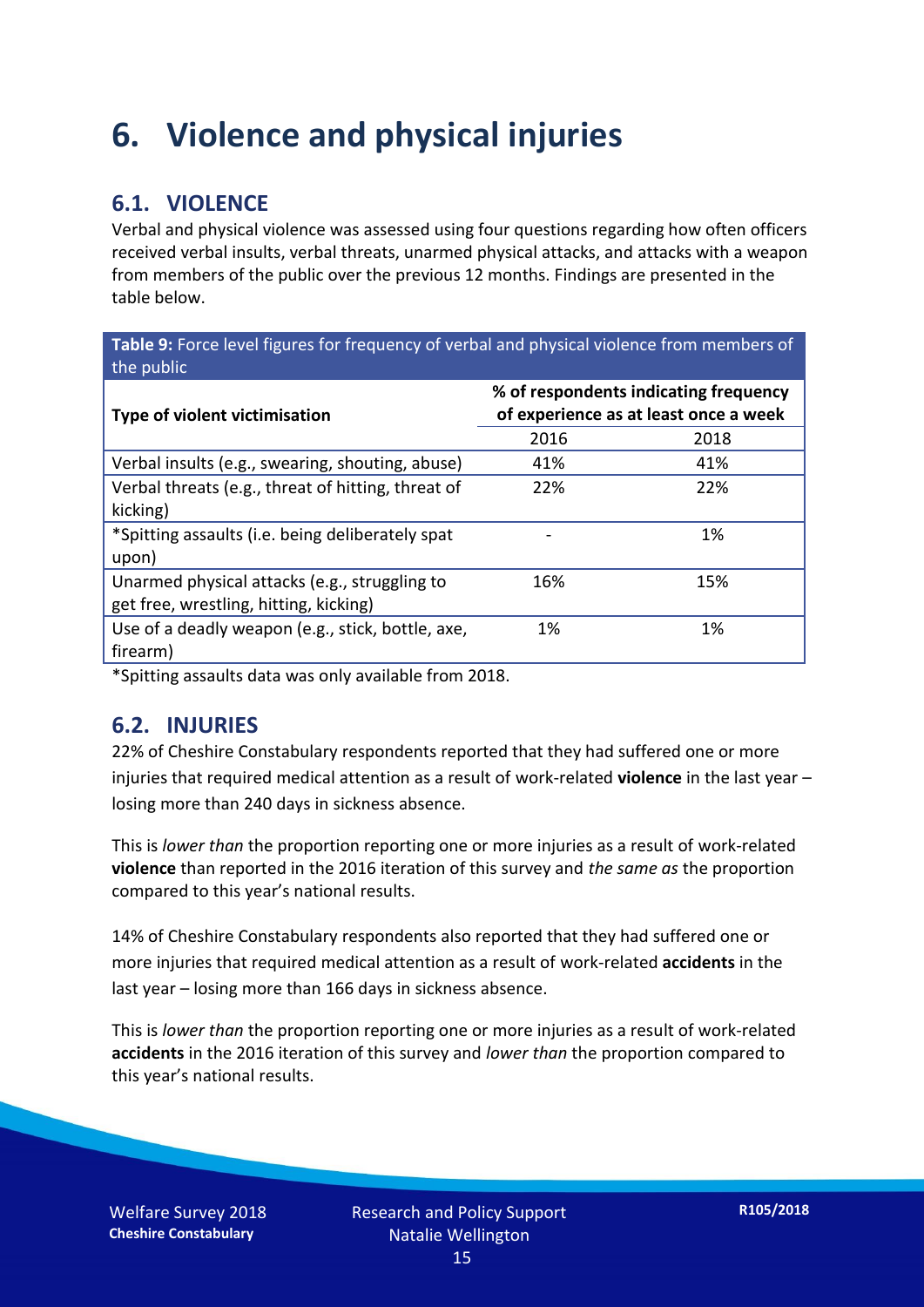## **7. ORGANISATIONAL SUPPORT: MENTAL HEALTH & WELLBEING**

Participants who indicated that they had sought help for difficulties with mental health and wellbeing were presented with additional questions concerning disclosure to a line manager.

#### **7.1. DISCLOSURE**

68% of respondents from Cheshire Constabulary, for whom it was applicable, reported that they had disclosed seeking mental health and wellbeing support to their line managers. This can be compared with 67% from the same survey in 2016.

#### **7.2. REASONS FOR NON-DISCLOSURE**

Respondents who did not disclose to their line managers that they had sought mental health and wellbeing support, were asked to indicate why. Findings are presented in the table below.

| Table 10: Reasons for non-disclosure                        |                     |                 |  |
|-------------------------------------------------------------|---------------------|-----------------|--|
|                                                             | % of total mentions |                 |  |
| Item                                                        | Force level         | <b>National</b> |  |
|                                                             | figures             | figures         |  |
| I was worried that my other colleagues would find out       | 12%                 | 10%             |  |
| I thought it would negatively affect my opportunities for   | 12%                 | 11%             |  |
| promotion and/or specialising                               |                     |                 |  |
| It wasn't affecting my work                                 | 0%                  | 7%              |  |
| I didn't want to be treated differently (in a negative way) | 17%                 | 13%             |  |
| I felt it was a personal matter                             | 27%                 | 20%             |  |
| I have had negative experiences of disclosing in the past   | 3%                  | 6%              |  |
| I thought it would have a negative impact on my career      | 8%                  | 10%             |  |
| There is a negative attitude in the police service towards  | 11%                 | 12%             |  |
| people who experience difficulties with their mental health |                     |                 |  |
| and wellbeing                                               |                     |                 |  |
| I did not think my line manager would treat me with         | 8%                  | 7%              |  |
| empathy                                                     |                     |                 |  |
| For reasons other than those listed above                   | 3%                  | 4%              |  |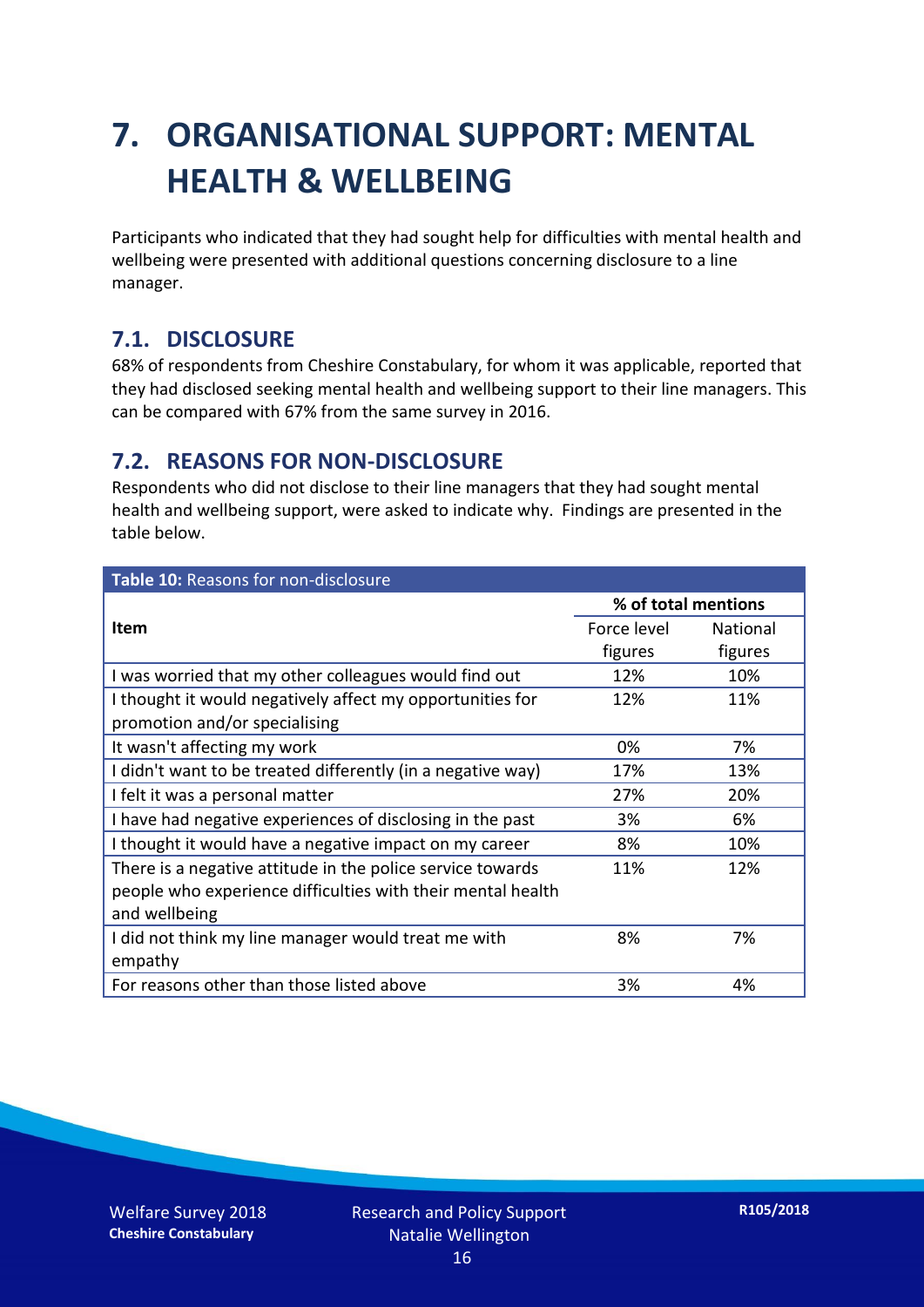#### **7.3. ATTITUDES TO MENTAL HEALTH AND WELLBEING**

All respondents were asked about the attitude of the police service towards mental health and wellbeing.

Respondents were provided with a list of statements, and asked to indicate the extent to which they agreed or disagreed with the statement.

The table below shows the percentage of respondents who agreed with three key statements about the police services attitudes towards mental health and wellbeing for both Cheshire Constabulary, and the police service as a whole.

| Table 11: Attitudes to mental health and wellbeing |                                                    |                  |  |
|----------------------------------------------------|----------------------------------------------------|------------------|--|
| <b>Statements</b>                                  | % of respondents that agreed with<br>the statement |                  |  |
|                                                    | Force level figures                                | National figures |  |
| The police service encourages staff to talk openly | 48%                                                | 45%              |  |
| about mental health and wellbeing                  |                                                    |                  |  |
| Someone would be treated differently (in a         | 31%                                                | 37%              |  |
| negative way) if they disclosed difficulties with  |                                                    |                  |  |
| their mental health and wellbeing                  |                                                    |                  |  |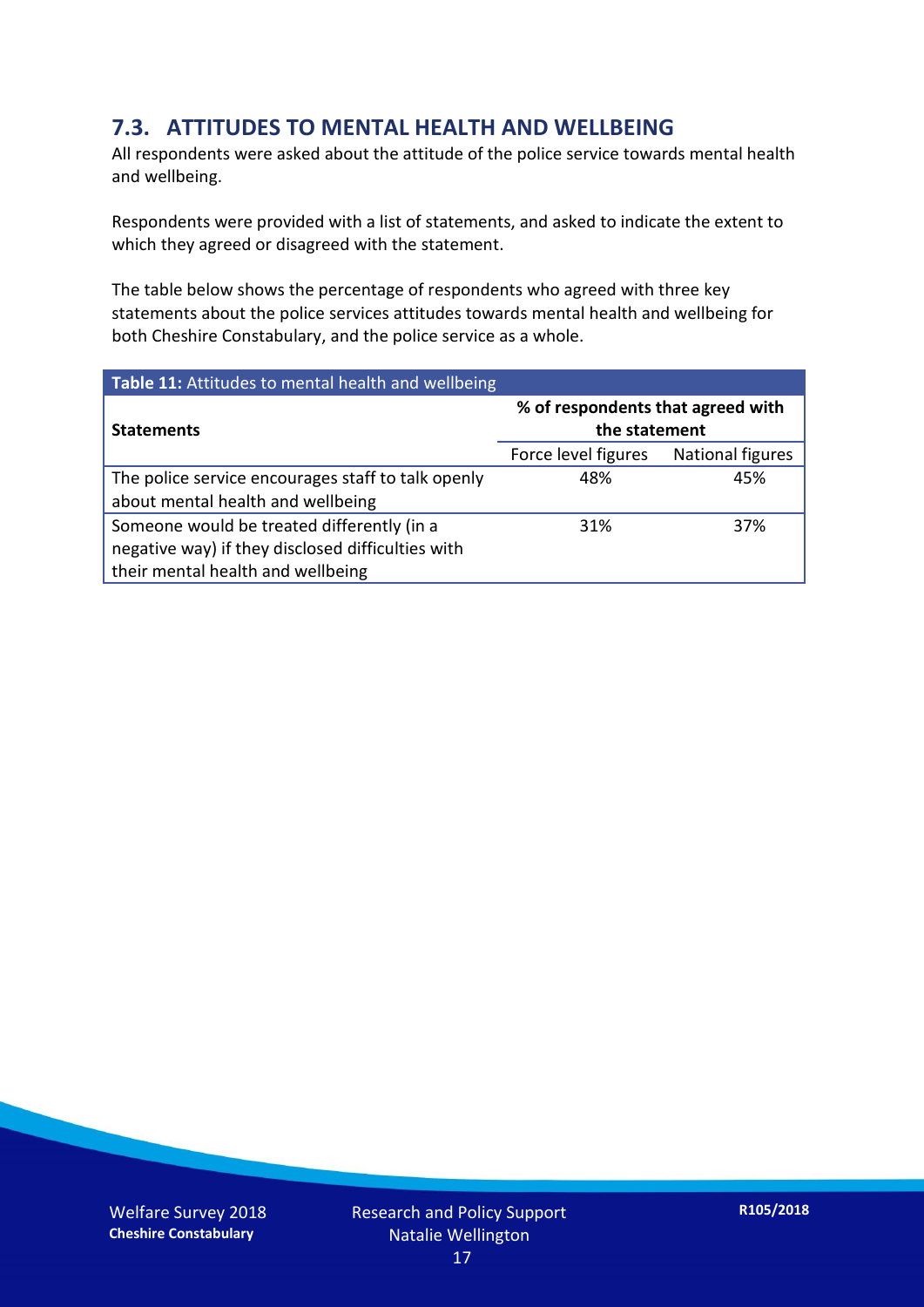### **8. Notes for JBBs**

Additional findings from the 2018 Demand, Capacity and Welfare survey are available on request from the Research and Policy department. Additional topics include, but are not limited to:

- Morale,
- Fatigue and sleep,
- Managerial mental health and wellbeing support,
- Organisational change, and
- Organisational justice.

The findings of the survey can also be broken down in more detail in terms of different demographic groups, such as rank, role or length of service. However please be aware that we can only go into a certain level of detail with this demographic data in order to preserve respondents' confidentiality.

JBBs wishing to obtain further information can contact [ResearchandDataCollection@polfed.org](mailto:ResearchandDataCollection@polfed.org) to discuss their requirements.

The Research and Policy Department only has one member of staff responsible for these data requests; please bear this in mind in terms of turnaround times and the amount of data you request when contacting the team.

All other interested parties should speak to their local JBB in the first instance.